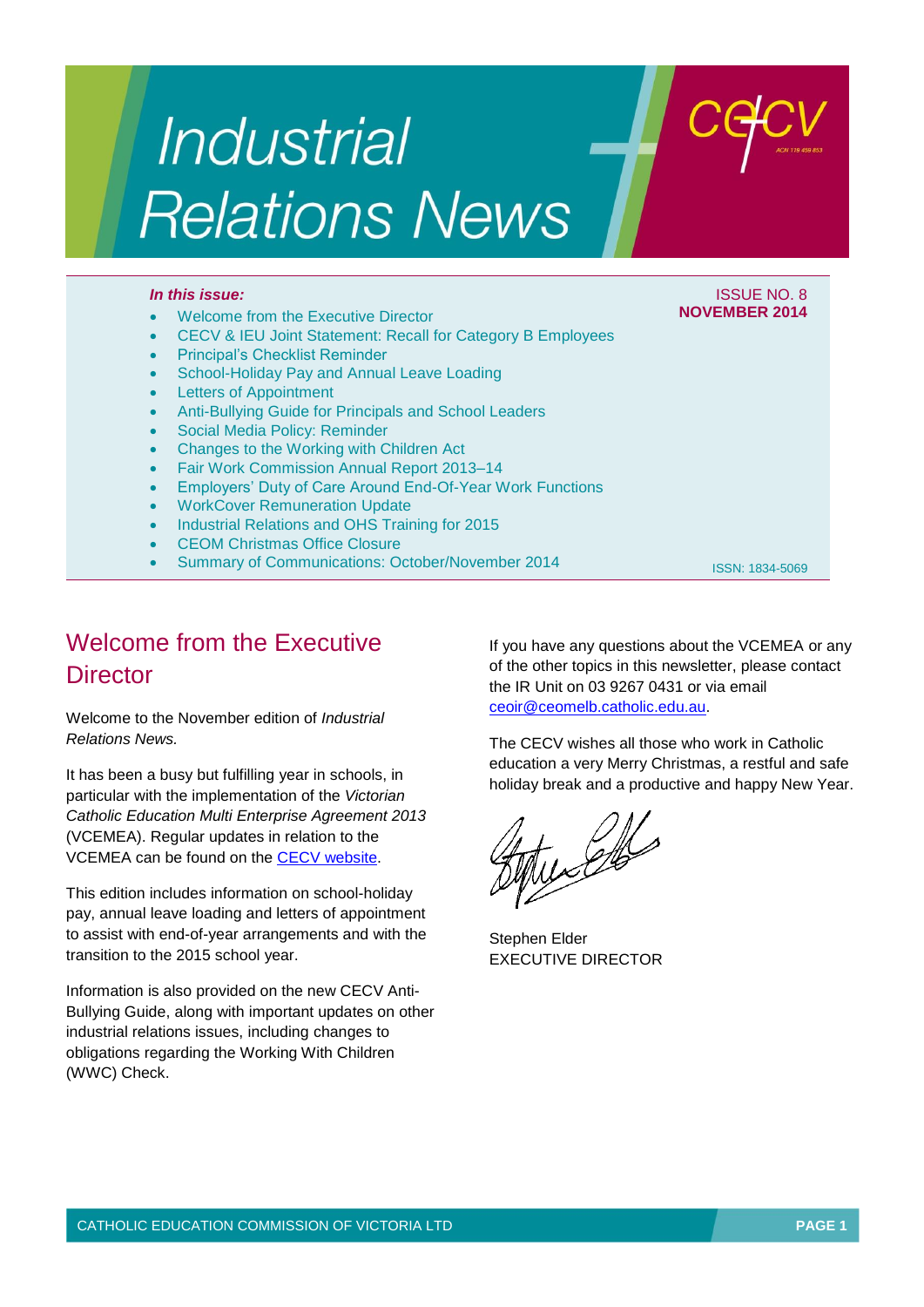# CECV & IEU Joint Statement: Recall for Category B Employees

The CECV and Independent Education Union Victoria Tasmania (IEU) have released a [Joint](http://www.cecv.catholic.edu.au/vcsa/communications/CECV_Joint_Statement_Category_B_Recall_2014.pdf)  [Statement](http://www.cecv.catholic.edu.au/vcsa/communications/CECV_Joint_Statement_Category_B_Recall_2014.pdf) to clarify the recall arrangements for Category B employees for the end of the 2014 school year.

The Joint Statement details the following:

## *Background*

The IEU lodged a dispute in relation to the interpretation of the recall arrangements set out in clause 25.9 of the VCEMEA with the Fair Work Commission (FWC) for Category B employees. The dispute concerns the finishing date for Category B staff at the end of Term 4 of the current school year at a Catholic secondary college.

A recent FWC conciliation was not able to resolve the matter. The IEU have now referred the matter to FWC arbitration. This will be conducted in May 2015.

## *End-of-Year Arrangements*

The Joint Statement says that agreement has been reached regarding arrangements for the end of the 2014 school year in relation to the secondary college named in the dispute.

The Joint Statement also outlines the agreement reached in relation to all other Catholic schools covered by the VCEMEA. They are as follows:

- The finishing day for Category B staff at each school is a matter for decision-making at the local level, and the agreement does not require Category B staff to work up until the last gazetted day of the term.
- If new arrangements have not been made for the end of the 2014 school year, the schools should not make new arrangements, unless there are good reasons.
- Any arrangements already put in place for the end of the 2014 school year with good reasons do not need to be changed as a result of this dispute.

## Principal's Checklist Reminder

A reminder that a [Checklist](http://www.cecv.catholic.edu.au/vcsa/Implementation_Guidelines/Principal) identifying the key practical industrial relations issues that may need to be actioned during Term 4 in preparation for the 2015 school year is provided for schools on the CECV [website](http://www.cecv.catholic.edu.au/frameset.htm?page=industrial) under *Industrial Relations / 2013 Agreement Implementation / 2013 Agreement Implementation Updates*.

The Checklist includes information about:

- reduction in scheduled class time for primary teachers in 2015
- calculating part-time teacher FTE and additional hours in primary schools in 2015
- reduction in the number of extras per year for secondary teachers in 2015
- calculating pro-rata holiday pay and leave loading
- notice requirements for changes to part-time hours and end-of-fixed-term contracts and POLs.

# School-Holiday Pay and Annual Leave Loading

For the Christmas 2014 holiday period, clause 25 of the [VCEMEA](http://www.cecv.catholic.edu.au/vcsa/Agreement_2013/VCEMEA_2013.pdf) applies for pro-rata holiday pay and pro-rata annual leave loading.

A pro-rata holiday pay and leave loading calculator is provided on the [CEVN website](http://cevn.cecv.catholic.edu.au/assets/0/72/86/145663/152280/f30efc35-d959-4c62-a1c3-05a58514b5ba.pdf) for primary principals, deputy principals, teachers and Category B education support staff and school services officers.

#### *School-Holiday Pay*

Pro-rata holiday pay will apply where the employee has:

- not been employed for the whole school year
- been absent on approved unpaid leave for more than fifteen days during the school year
- changed time fraction during the school year.

Pro-rata school-holiday pay is calculated using the following formula:

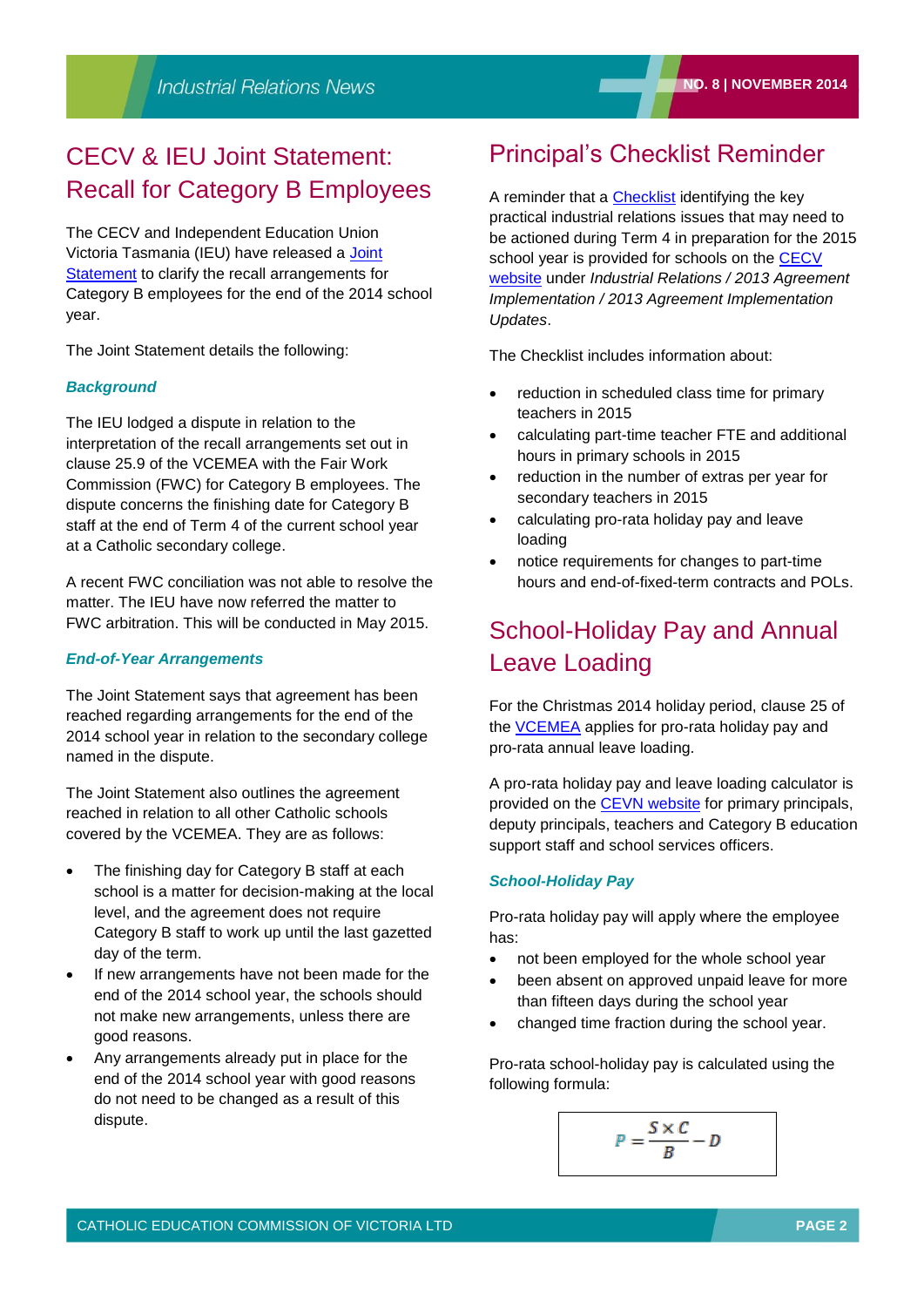## *Annual Leave Loading*

Clause 25.8(b) of the [VCEMEA](http://www.cecv.catholic.edu.au/vcsa/Agreement_2013/VCEMEA_2013.pdf) states that leave loading shall be paid no later than the pay cycle that falls within the last two working weeks of the school year (except where there is termination of employment, in which case payment should be made at that time).

All schools should therefore ensure that leave loading is paid no later than the pay cycle that falls within the last two working weeks of the school year.

The formulas for the calculation of leave loading are detailed in clause 25.8 of the **VCEMEA**.

#### *Further Assistance*

Further information can be found on the [CECV](http://www.cecv.catholic.edu.au/frameset.htm?page=industrial)  [website](http://www.cecv.catholic.edu.au/frameset.htm?page=industrial) under *Industrial Relations / Agreement Implementation Guides* in [Part 5: Guidelines](http://www.cecv.catholic.edu.au/vcsa/Implementation_Guidelines/Part_5.pdf) for calculation of pro-rata school-holiday pay and annual leave loading.

## Letters of Appointment

A reminder that [template letters of appointment](http://www.cecv.catholic.edu.au/vcsa/lettersofappointment/instructions.html) are available on the [CECV website](http://www.cecv.catholic.edu.au/frameset.htm?page=industrial) under *Industrial Relations / Template Letters* for use when appointing staff for 2015.

These template letters are regularly updated. It is therefore important to check the website for current template letters, rather than using template letters from previous years. The website now also states when letters were last reviewed, to assist with this process.

The template letters are tailored for particular categories of staff, to enable schools to choose the most appropriate letter for their circumstances. They also provide specific guidance around compliance with the VCEMEA, particularly in relation to fixedterm staff and the requirement to include the reason for the appointment being fixed-term, as well as the relevant circumstances that give rise to that reason.

#### *Other letters*

The [CECV website](http://www.cecv.catholic.edu.au/frameset.htm?page=industrial) also contains additional template [letters](http://www.cecv.catholic.edu.au/vcsa/lettersofappointment/instructions.html) to assist schools in relation to:

- conclusion of fixed-term appointments
- variation of hours
- Position of Leadership (POL) appointments
- working through Clause 14, where employees fail to maintain their professional registration or WWC Check.

The above letters are available on the [CECV website](http://www.cecv.catholic.edu.au/frameset.htm?page=industrial) under *Industrial Relations / Template Letters*.

Template letters and forms for parental leave are also available under *Industrial Relations / Parental Leave*.

# Anti-Bullying Guide for Principals and School Leaders

An [Anti-Bullying Guide for Principals and School](http://www.cecv.catholic.edu.au/vcsa/guidelines/Anti_Bullying_Guide.pdf)  [Leaders](http://www.cecv.catholic.edu.au/vcsa/guidelines/Anti_Bullying_Guide.pdf) is available on the [CECV website](http://www.cecv.catholic.edu.au/frameset.htm?page=industrial) under *Industrial Relations / Guidelines*.

The Guide has been specifically developed for principals and other school leaders with responsibility for Human Resources, OHS and/or management of staff generally (e.g. business managers and deputy principals).

The Guide covers the fundamentals of preventing and responding to workplace bullying and aims to:

- provide clarity around what constitutes workplace bullying
- provide an overview of the legal framework and risks in relation to workplace bullying
- provide advice and guidance for preventing workplace bullying (including the implementation of appropriate training and policies for staff)
- advise how to respond if a complaint of workplace bullying is received, or school leaders otherwise become aware of a bullying situation among staff
- direct school leaders to other appropriate and useful resources.

The Guide notes when it is appropriate to seek further advice from the IR Unit.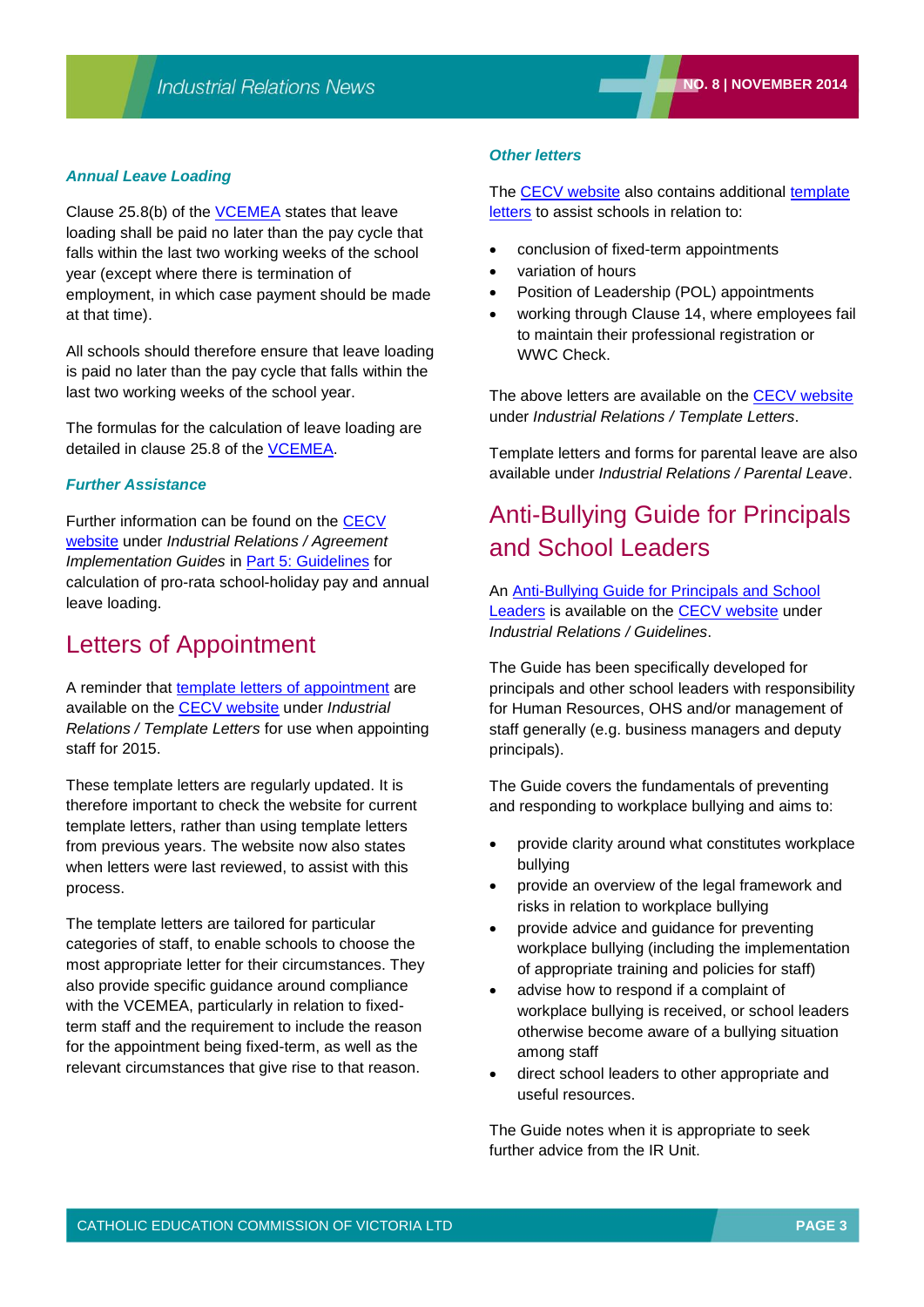## Social Media Policy: Reminder

A reminder that the IR Unit has drafted a template [policy](http://www.cecv.catholic.edu.au/vcsa/guidelines/Template_Social_Media_Policy.doc) outlining expectations of employees when using social media, that schools can refer to when developing or reviewing their social media policies.

It is recommended that schools consider the template policy when implementing a new social media policy, or reviewing their existing social media policy. This will help ensure that employee obligations relating to the use of social media in a work or personal context are clearly outlined.

The updated template policy has been uploaded onto the [CECV website](http://www.cecv.catholic.edu.au/frameset.htm?page=industrial) under *Industrial Relations / Guidelines.*

## Changes to the Working with Children Act

Changes have recently taken effect in relation to the *Working With Children Act 2005* (Vic) definition of 'child-related work'. This is now described as work where the contact with children is direct, unsupervised, and part of a person's duties. Although it is already a requirement in Catholic schools for all employees and parish priests to hold and maintain a Working With Children (WWC) Check, it is nevertheless important to be aware of the changes.

## *Ministers of Religion*

Previously, ministers of religious organisations were not required to hold a WWC Check unless their contact with children was regular, direct and unsupervised.

All ministers of religion are now required to get a WWC Check unless the contact they have with children is only occasional and incidental to their work.

Child-related work for ministers is defined more broadly than for everyone else. For ministers, childrelated work is not limited to work involving direct and unsupervised contact with children. Any contact with children, unless it is only occasional and incidental, is enough to trigger the requirement to get a WWC Check. This includes ministers who have children present in their congregation, or who attend schools or children's camps, even when all their contact with children is supervised.

## *WWC Check Not a Suitability Assessment*

The WWC Act no longer has a reference to the WWC Check as an appropriate means to assess a person's suitability to work with or care for children in a particular role. The Department of Justice, which administers the WWC Check, and the Royal Commission into Institutional Responses to Child Sexual Abuse have emphasised that this task is more properly left to sound employment screening and checks.

The Victorian government is currently developing minimum 'child-safety' standards for organisations involved in child-related work and have recently sought feedback on the proposed standards from the CECV. These will be canvassed in a forthcoming newsletter.

## Fair Work Commission Annual Report 2013–14

The Fair Work Commission (FWC) has tabled its [Annual Report](https://www.fwc.gov.au/about-us/news-and-events/annual-report-2013-14-published) with the Senate.

The Annual Report includes a two-page commentary on the assistance provided by the FWC in negotiations for the current VCEMEA. A [video](http://www.youtube.com/watch?v=3ea2V5KeOvM&list=UUVBitxdEjh7cpV9EjaeQu2w) has also been uploaded on the FWC Youtube channel, which provides more detail on the VCEMEA bargaining process, including interviews with key members of the CECV and IEU bargaining teams.

It is worth noting that the Commission has a variety of powers to assist the bargaining process if requested to do so under the *Fair Work Act 2009* (Cth). The assistance provided by the FWC in the bargaining process for the current VCEMEA was made pursuant to such a request.

Although parties generally negotiate directly between themselves, the Report notes that FWC assistance with bargaining can resolve deadlocks and lead to positive outcomes, as the 99% 'yes' vote among Victorian Catholic school employees for the current VCEMEA abundantly demonstrates.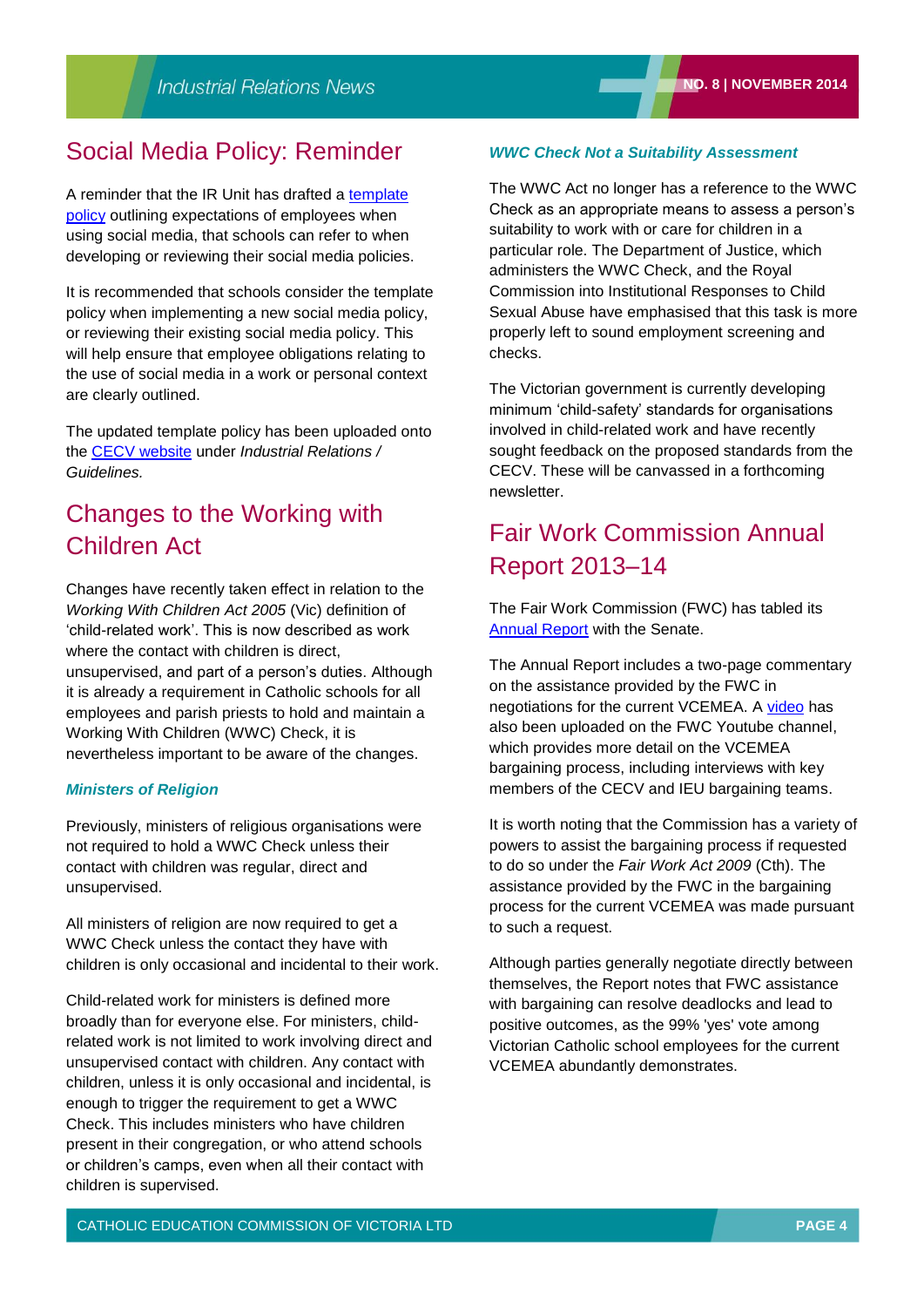# Employers' Duty of Care Around End-Of-Year Work Functions

The festive season is almost upon us. It is therefore timely to note that end-of-year functions organised or sanctioned by employers are held to be a work activity under OHS and workers compensation legislation. Schools and their employees have a duty of care towards the safety and welfare of other workers and guests during these functions just as they do during ordinary working hours at the workplace. This applies no matter where or when the function is held. If there is no advertised end time for a work function and employees continue the celebrations at another venue after the work function this could potentially be seen as a continuation of the work function.

Employers can also be responsible for inappropriate behaviours at work functions including out of hours events, for example, bullying, sexual harassment or discrimination.

Unwelcome staff behaviour such as bullying or sexual harassment may result in claims against the workplace for workers' compensation or damages against both the offending individual and the employer, or a WorkSafe investigation. These claims have the potential to create ongoing relationship issues within the organisation and can be costly and damaging.

The IR Unit would like to provide the following tips to safeguard against inappropriate staff behaviour at these functions:

## *Before:*

- Remind staff of their behavioural responsibilities (including those contained in school policies) in advance via email, or pin a reminder to the noticeboard.
- Audit the venue beforehand for possible hazards and cordon off potential risk areas if possible. An IR Unit OHS officer can help you do this.
- Specify the function's start and finish times in advance and make sure that you stick to these times (in particular the finish time).
- Nominate an appropriate person to address any issues promptly and to bring the function to an end if necessary. This person should refrain from the consumption of alcohol during the function.
- Specify a dress code for the party such as smart casual. Open-ended footwear should be avoided.

## *During:*

- The focus of the catering should be on the food, which should ideally be healthy and prepared and served professionally.
- Alcohol should only be served by the holder of a Responsible Service of Alcohol certificate – ideally a professional bartender – with last drinks served 30 minutes prior to the end of the function.
- Low alcohol and non-alcoholic beverages including water should be readily available and displayed.
- Food should be refrigerated prior to the function. Buffets should be avoided as they present a particularly high risk of food poisoning.
- Finish the work function at the advertised time. Make attendees aware that all post-function activities are considered to be non-work related.

## *After:*

 Depending on cost, consider providing a minibus or Cabcharge to staff who are over .05 when departing, or to those who request a Cabcharge.

Please contact IR Unit OHS Officer Danielle Victor on 03 9267 0228 with any queries.

# WorkCover Remuneration Update

A reminder that large schools (i.e. those schools with more than \$200,000 in remuneration in the 2012/13 financial year) should have provided their WorkCover insurer with certification of their 2013/14 remuneration by **28 October 2014**.

For schools that do not provide the required certification by the due date, the Victorian WorkCover Authority (VWA) automatically generates its own remuneration estimate, which is calculated as a 20% increase on the 2012/13 financial year remuneration.